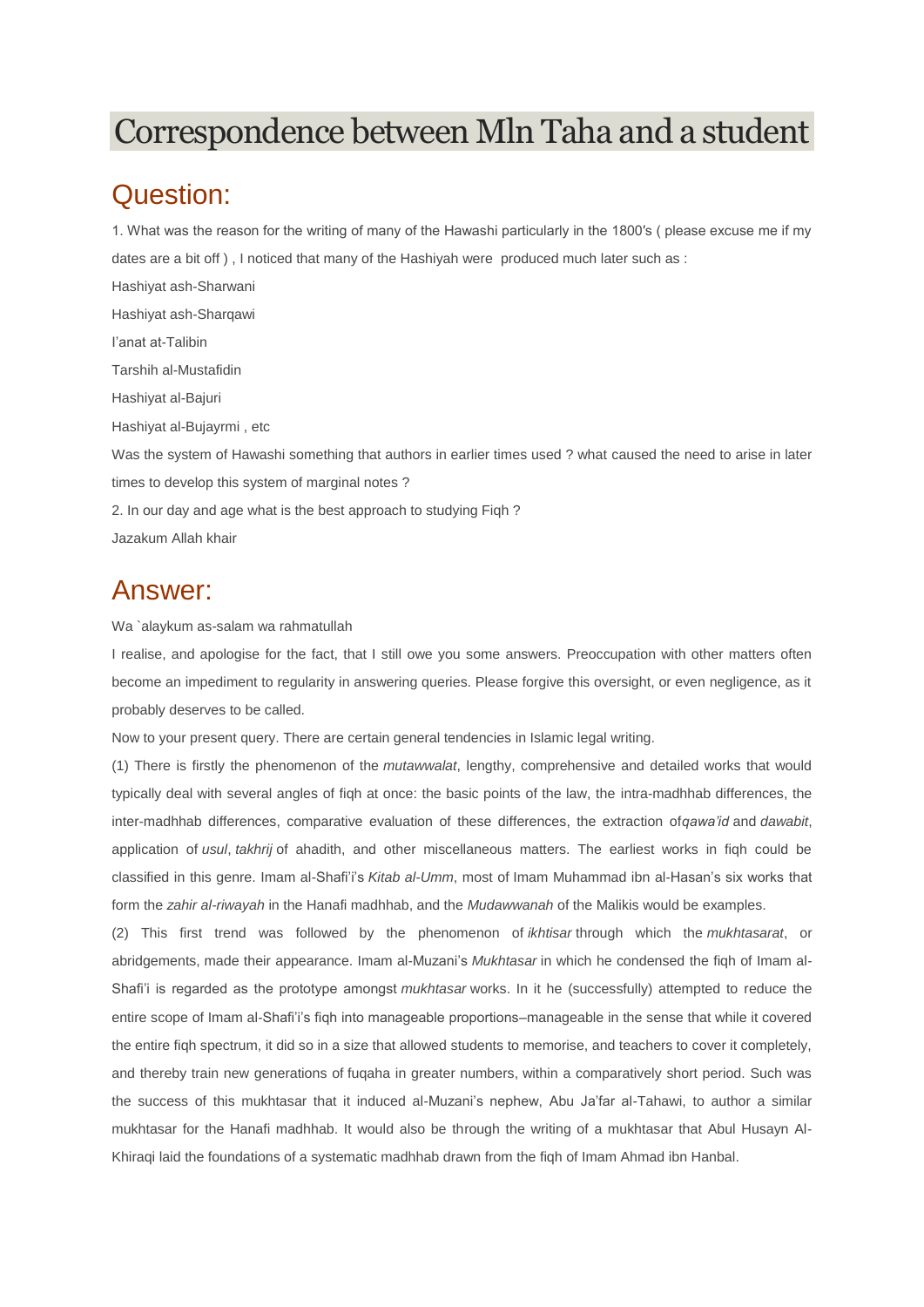(3) The oral teaching of the mukhtasar works naturally entailed more material than the text of the mukhtasar provided. In the case of our madhhab, for example, solutions to problems as yet unsolved would be regularly provided by the fuqaha of the madhhab in the centuries following Imam al-Shafi'i's demise. To distinguish these subsequently contributed views from the opinions of Imam al-Shafi'i himself, we call his opinions the *aqwal*, and their opinions the *wujuh*. The ones who contributed the *wujuh* were fuqaha who themselves possessed the requirements of *ijtihad* though often in an affiliated sense *(mujtahid muntasib)*, or to a restricted degree *(mujtahid muqayyad)*. On account of their contribution of *wujuh* to the madhhab they are called the *As-hab al-Wujuh*. With many of the As-hab al-Wujuh it would happen that their students would document their mentor's independent contributions to the madhhab. These would then be transmitted to subsequent generations of fuqaha, often in the form of commentaries upon *Mukhtasar al-Muzani* known as *ta'liqat*. The phenomenon we see emerging here is that of the *shuruh*, or commentaries whereby the trend of condensation is reversed into expansion.

The above should give you a broad idea of the expansion-condensation-expansion model along which legal writing proceeded in Islam. This same model replicates itself in the post-wujuh era. Imam al-Ghazali's 3 abridgements of his teacher Imam al-Haramayn's *Nihayat al-Madhhab*, Imam al-Rafi'i's celebrated commentary upon the last of those 3 abridgements, *al-Wajiz*, Imam al-Nawawi's condensation of this commentary by al-Rafi'i into *Rawdat at-Talibin*, of his *Muharrar* into the *Minhaj*, and al-Nawawi's own magnificent commentary upon al-Shirazi's *Muhadhhab* are all excellent and prominent examples.

The factors that prompted a shift from expansion to condensation and vice versa were several:

(1) Firstly, the issue of need. Students needed condensed works to facilitate their studies and reduce the amount of time spent in entry level studies. It is not uncommon to find the author of a mukhtasar stating his reason for condensation to be "to facilitate memorisation and study for the beginner".

(2) Secondly, comprehensive documentation. Every stage in the development of the madhhab would bring new material; all this new material had to be incorporated into the madhhab. When the era of wujuh drew to a close we see the emergence of comprehensive works in both the Iraqi and Khurasani branches of the madhhab (or *tariqahs*, as they are called). In the former tariqah there are *al-Muhadhdhab* and *al-Tanbih* by Abu Ishaq al-Shirazi, and in the latter tariqah Imam al-Haramayn's *Nihayat al-Matlab*, followed by his pupil al-Ghazali's 3 abridgements *al-Basit*, *al-Wasit* and *al-Wajiz*. Similarly, after the period of recension by al-Rafi'i and al-Nawawi, the peripheral contributions to the madhhab by men such as Ibn al-Rif'ah, his pupil Taqi al-Din al-Subki, al-Bulqini, al-Isnawi, al-Adhra'i and al-Zarkashi were subsumed into the second wave of recension that came in the 10th century, in the form of the commentaries upon the *Minhaj* by Shaykh al-Islam Zakariyya al-Ansari and his pupils al-Khatib al-Shirbini, Ibn Hajar al-Haytami and Shams al-Din al-Ramli.

(3) Thirdly, style. Language develops constantly, and one of the most pronounced forms of linguistic evolution has to be the refinement and sharpening of legal language. The systematic limpidity of Abu Ishaq al-Shirazi's *Muhadhdhab* and the logically integrated arrangement of al-Ghazali's *Wasit* and *Wajiz* give evidence of the maturization of legal style in their age.

(4) Fourthly, personal development. At a somewhat less siginificant level, scholars would sometimes condense the work of an earlier scholar simply for the sake of thoroughly encompassing the contents of the earlier work.